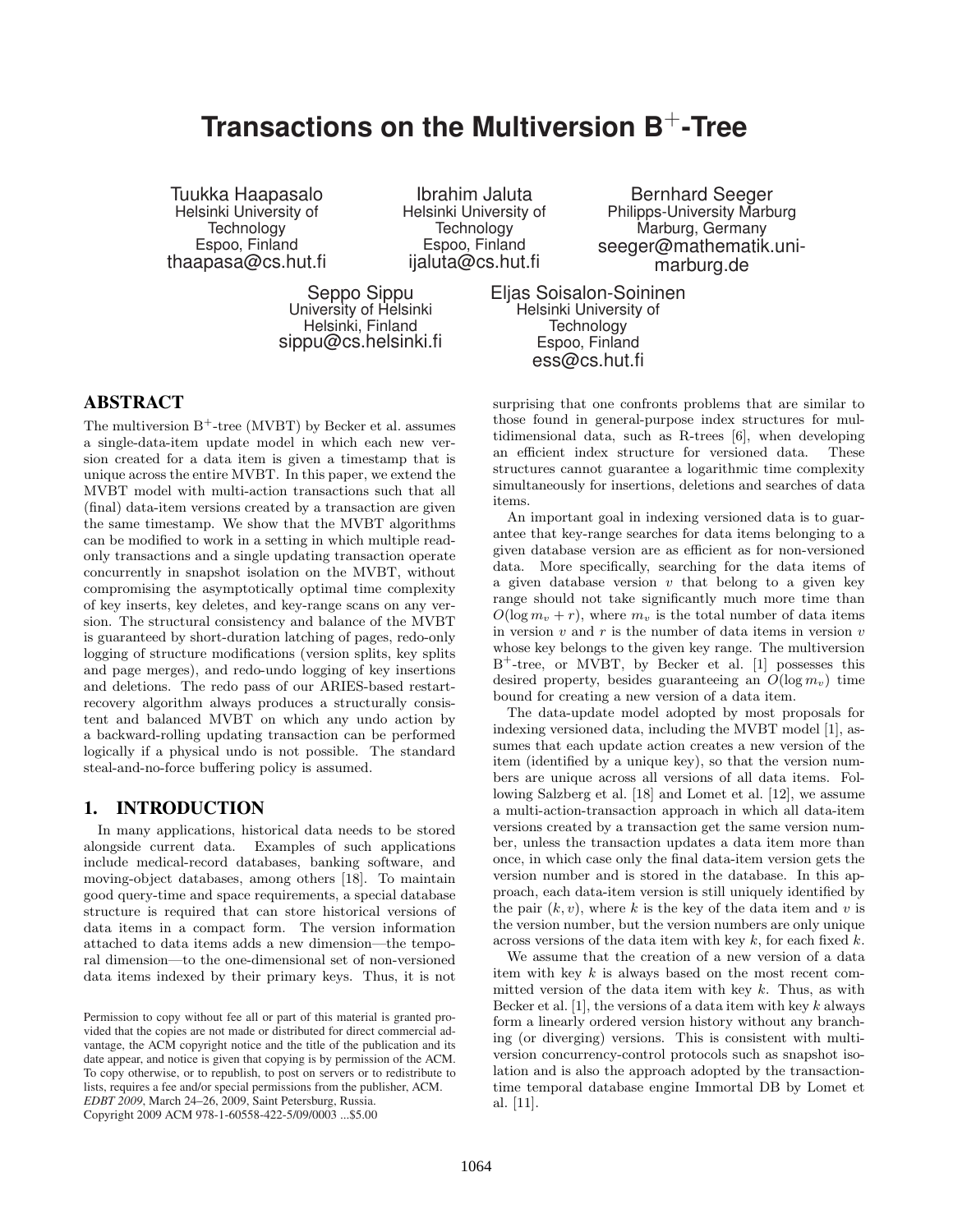The data-item versions created by a transaction remain in the database only if the transaction commits; otherwise the transaction is rolled back and the created versions are deleted. Thus, an index structure for versioned data must also support physical deletion of uncommitted versions, even though all committed versions of all data items are to be stored permanently for an indefinite time. This issue has not been addressed in many proposed index structures for temporal data [10, 18, 9]. In other proposed structures [13, 11, 12], rolling back transactions may lead to pages with very few entries (or none at all).

We will use the terms *timestamp* and *version number* interchangeably in this paper, although the terms themselves may be used to imply different semantics. Our structure assumes a *transaction-time model* [16], in which the data items become valid once they have been inserted into the database and invalid once they have been deleted from the database. The mapping between real time and version numbers in the database is beyond the scope of this article, although any increasing integer numbers can be used as version numbers (as long as each data item created by the same transaction gets the same version number; and the version range of each data item deleted by the same transaction is terminated with the same version number).

In this paper, we extend the the single-data-item update model assumed by the MVBT algorithms [1] to the multiaction-transaction update model outlined above. In our model, the MVBT is periodically updated by a multi-action transaction that can roll back some or all of its updates at any time. The updates are made recoverable by an ARIES-based recovery algorithm [14], and a multiversion concurrency-control protocol (such as snapshot isolation) [2, 4] can be used for guaranteeing transactional isolation. Our algorithms work in a concurrent setting in which multiple read-only transactions and a single updating transaction operate on the MVBT simultaneously. Important application areas where this setting is perfectly sufficient include data stream and RFID stream management systems. The setting with multiple concurrent updating transactions is discussed in the conclusions.

Our algorithms have the following properties: (1) all dataitem versions created by an updating transaction are given the same version number, consistently with previous transactional versioning schemes; (2) many read-only transactions, each reading consistently from any committed version of the database, can run concurrently with a single updating transaction; (3) all range-query and update actions retain the asymptotic time complexities of the MVBT algorithms; (4) the consistency and balance of the MVBT structure during normal processing are maintained by shortduration latching of pages, assuming the standard steal-andno-force buffering policy; (5) the consistency and balance of the MVBT structure during transaction aborts and system crashes are maintained by redo-undo logging of the update actions of transactions and by redo-only logging of structure modifications (splits and consolidations); (6) at most five MVBT pages need to be kept write-latched during a structure modification; (7) the redo pass of our ARIESbased restart recovery algorithm will always produce a consistent and balanced MVBT on which the undo actions of the backward-rolling updating transaction (if any) can be performed logically if a physical undo is impossible.

We begin in Sec. 2 by discussing the main features of the

MVBT and the problems we encountered when trying to use the original MVBT algorithms by Becker et al. [1] for transactions that consist of multiple updates. Next, in Sec. 3, we define formally our extended MVBT structure, called the transactional multiversion  $B^+$ -tree (TMVBT), giving detailed invariants that must be retained by any update action and structure-modification operation on the TMVBT. Then, in Sec. 4, we list the actions that a transaction operating on the TMVBT may contain; here we assume that multiple read-only transactions are operating on the TMVBT concurrently with one updating transaction that may contain both read and update (insert and delete) actions. In Sec. 5 we give algorithms to implement these actions, and in Sec. 6 we present the structure-modification operations (key splits, version splits, and merges) that are needed in the algorithms in order to keep the TMVBT in a consistent and balanced state. Finally, in Sec. 7, we compare our algorithms to previous work on indexing temporal data, and in Sec. 8, we present our conclusions and outline our future work on how to use the TMVBT in a fully concurrent setting.

## 2. MULTIVERSION B<sup>+</sup>-TREE

The multiversion  $B^+$ -tree (MVBT) algorithms proposed by Becker et al. [1] modify the standard  $B^+$ -tree algorithms to store multiple versions. While the pages in a standard B<sup>+</sup>-tree contain entries of the form  $(k, w)$ , where k is a key value and  $w$  is the data part of a data item (in the case of a leaf page) or the page identifier of a child page (in the case of a non-leaf page), the pages in an MVBT contain entries of the form  $((k, [v_1, v_2)), w)$ , where  $[v_1, v_2)$  is the version range of the entry. Initially, the version range of a newly created entry is unbounded, that is, of the form  $[v_1, \infty)$ . The data part w of a leaf-page entry consists of the values of other attributes of the data item (in the case of a sparse index) or a record identifier of the data item stored elsewhere (in the case of a dense index).

Each page p has a key range, denoted  $\text{kr}(p)$ , and a version range, denoted  $\text{vr}(p)$ , such that p contains only entries whose version range overlaps with  $vr(p)$  and whose key belongs to  $kr(p)$ . The pages at any given height in the MVBT partition the two-dimensional key-version space into disjoint rectangular areas  $vr(p) \times kr(p)$ . All newly created pages have initially an unbounded version range, that is,  $\text{vr}(p)$  is of the form  $[v, \infty)$ . A page with an unbounded version range is called a live page. An entry with a version range of the form  $[v, \infty)$  residing in a live page is called a *live entry*.

Structure modifications on the MVBT are mostly based on the version-split operation (possibly directly followed by a key split). In a version split, a formerly live page  $p$  is killed, that is,  $p$  is split at the current time  $v_{cur}$ , and a new live copy p' of p is created. The old page's version range  $[v, \infty)$ is cropped to  $[v, v_{cur}]$ , and the new page's version range is set to  $[v_{cur}, \infty)$ . All the live entries in p are copied to p'. Page p is now considered a *dead page* and is only used for historical queries, and the new page  $p'$  is used for currentversion queries. Dead pages are never modified again, although they might be deleted later to save space (see the discussion of purging old versions in the MVBT article by Becker et al. [1]).

When a non-leaf page is version-split, the copying of entries creates a new parent, in addition to the old one(s), for the child pages pointed to by those entries. Thus, the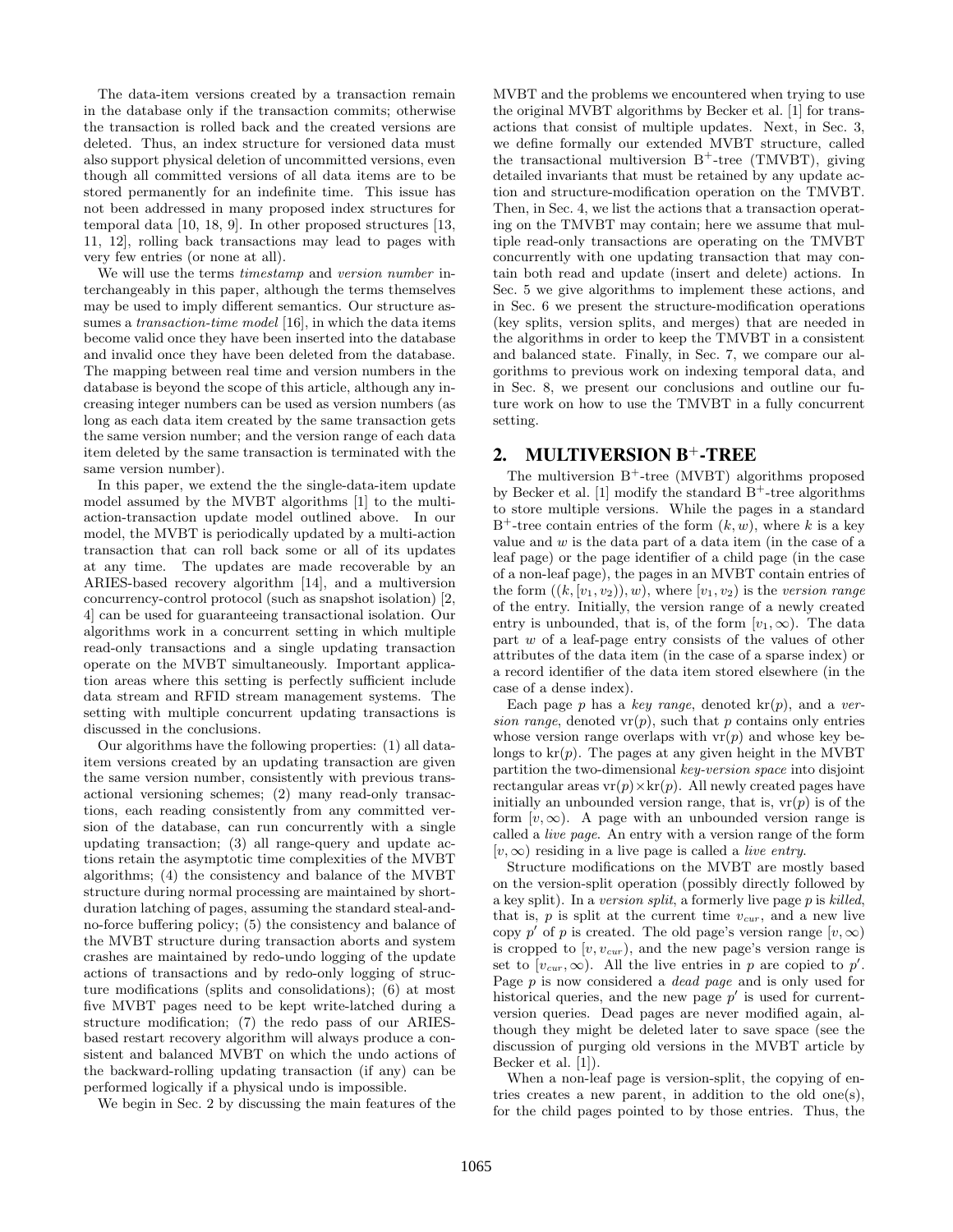MVBT is not a tree but a directed acyclic graph, which may have several roots. When a root page is split, a new root page is created. However, the old root page is still used as a starting point when searching for historical entries. To accomplish this, a separate structure called root<sup>\*</sup> is used to store all the different roots of the MVBT. The root<sup>\*</sup> structure can be implemented, for example, as a  $B^+$ -tree that contains pointers to the root pages, indexed by their creation versions. It is assumed that the number of different roots is small, and that the *root*<sup>\*</sup> structure may even fully reside in main memory.

The main problems with the MVBT algorithms arise if we try to apply them without increasing the version number of the database between the updates. Consider, for example, simply inserting entries with consecutive keys  $1, 2, 3, \ldots$  to the MVBT. The scenario is shown in Figure 1, with page capacity of three entries per page. The first three entries can be inserted without problems. The fourth insertion leads to an overflow and therefore a version split is triggered, which in turn causes the version range of the old page and its entries to degenerate into an empty interval  $[1, 1)$ . This page does not hold any relevant information as it is no longer a part of any version of the database. The pages created earlier on by the same transaction are the real cause of the problem. Our aim is to extend the MVBT algorithms by applying  $B^+$ -tree-style structure modifications on these pages. In this problem scenario, the page could be key-split directly, without first version-splitting it.



Figure 1: Insertion of key 4 causes an invalid split

As stated before, an index structure for versioned data should support physical deletion of uncommitted entries, to allow for total or partial rollbacks of transactions. Also, when a transaction deletes a key that it has itself inserted, physical deletion should be applied. If we try to delete entries like these by using the MVBT algorithms (with physical deletion added), the number of live entries in a page may fall below the acceptable limit. In a  $B^+$ -tree, the situation could be remedied with a page merge. In the MVBT, a merge is only possible after a version split. This is problematic, if the page has been created during the execution of the aborting transaction. In this case, the resulting killed page will have an empty version range. Merging without version-splitting is not trivial, because pages may have multiple parents.

## 3. TRANSACTIONAL MVBT

In this section, we present our modified multiversion  $B^+$ tree, called the transactional multiversion  $B^+$ -tree, or the TMVBT, for short. As it turns out, not many changes are needed to the structure of the MVBT of Becker et al. [1] to overcome the problems reported in the previous section.

The page format in the TMVBT is identical to that of the MVBT, with addition of recovery information required for our ARIES-based recovery, such as a Page-LSN field that stores the log sequence number (LSN) of the log record of the latest update on the page. We also assume that each page p explicitly stores the version range,  $vr(p)$ , and the key range,  $kr(p)$ , of the page and also the height of the page, denoted height $(p)$ , which is 1 for all leaf pages.

| $v_{\textit{cur}}$ | The current, committed version.                                                      |  |  |
|--------------------|--------------------------------------------------------------------------------------|--|--|
| $v_{act}$          | The active version.                                                                  |  |  |
| B                  | The capacity of pages; for convenience, as-                                          |  |  |
|                    | sumed to be same for all pages.                                                      |  |  |
| $m_{v}$            | The number of live entries of version $v$ in                                         |  |  |
|                    | the database.                                                                        |  |  |
| $m_v^p$            | The number of live entries of version $v$ in                                         |  |  |
|                    | page p.                                                                              |  |  |
| height(p)          | The height of page p.                                                                |  |  |
| children(p)        | The set of children of index page $p$ .                                              |  |  |
| parent(p)          | The set of parents of page $p$ ; where                                               |  |  |
|                    | $p' \in \text{parent}(p) \Leftrightarrow p \in \text{children}(p').$                 |  |  |
| $\mathrm{kr}(p)$   | The key range of page $p$ .                                                          |  |  |
| $\text{vr}(p)$     | The version range of page $p$ .                                                      |  |  |
| $\text{kvr}(p)$    | The key-version range of page $p$ ; a rectan-                                        |  |  |
|                    | gular region in key-version space, $kvr(p) =$                                        |  |  |
|                    | $(\text{kr}(p), \text{vr}(p)).$                                                      |  |  |
| min                | The minimum number of entries that must                                              |  |  |
|                    | be alive at each page that is alive.                                                 |  |  |
| $\mathcal{S}_{0}$  | The minimum amount of user actions (in-                                              |  |  |
|                    | serts or deletes) required after a struc-                                            |  |  |
|                    | ture modification before another one is re-                                          |  |  |
|                    | quired; $0 \leq s \leq \min$                                                         |  |  |
| $\min_{s}$         | The minimum number of entries in a new                                               |  |  |
|                    | page; $\min_s = \min +s$ .                                                           |  |  |
| $max_{s}$          | The maximum number of entries in a new                                               |  |  |
|                    | page, max <sub>s</sub> = $B - s$ and max <sub>s</sub> $\geq 2 \times \text{min}_s$ . |  |  |
| $root^*$           | A separate search structure for locating                                             |  |  |
|                    | the root pages for different versions.                                               |  |  |

#### Table 1: Terms and variables

In the following discussion we will use the terms and variables listed in Table 1. The variables min, min<sup>s</sup> and max<sup>s</sup> correspond to the MVBT condition variables weak version, strong version underflow, and strong version overflow. These affect the height and storage consumption of the structure and the frequency of structure-modification operations required. The weak version condition variable min controls the height of the structure as it controls the minimum fan-out at each level of the TMVBT for every version. The strong version condition variables min<sup>s</sup> and max<sup>s</sup> control how many actions are at least required after a structure-modification operation before another structure modification is needed on the page (this is the variable s in the formulas). Note that  $\max_{s} \geq 2 \times \min_{s} \text{ must hold so that}$ a page with max<sup>s</sup> entries can always be split into two pages with at least min<sub>s</sub> entries each. An example setting for the variables with page capacity  $B = 100$  is min  $= 20$  and  $s = 20$ . This makes  $\min_s = 40$  and  $\max_s = 80$ . After a page split the entry counts of the new pages must be between 40 and 80 entries. Therefore there will always be space to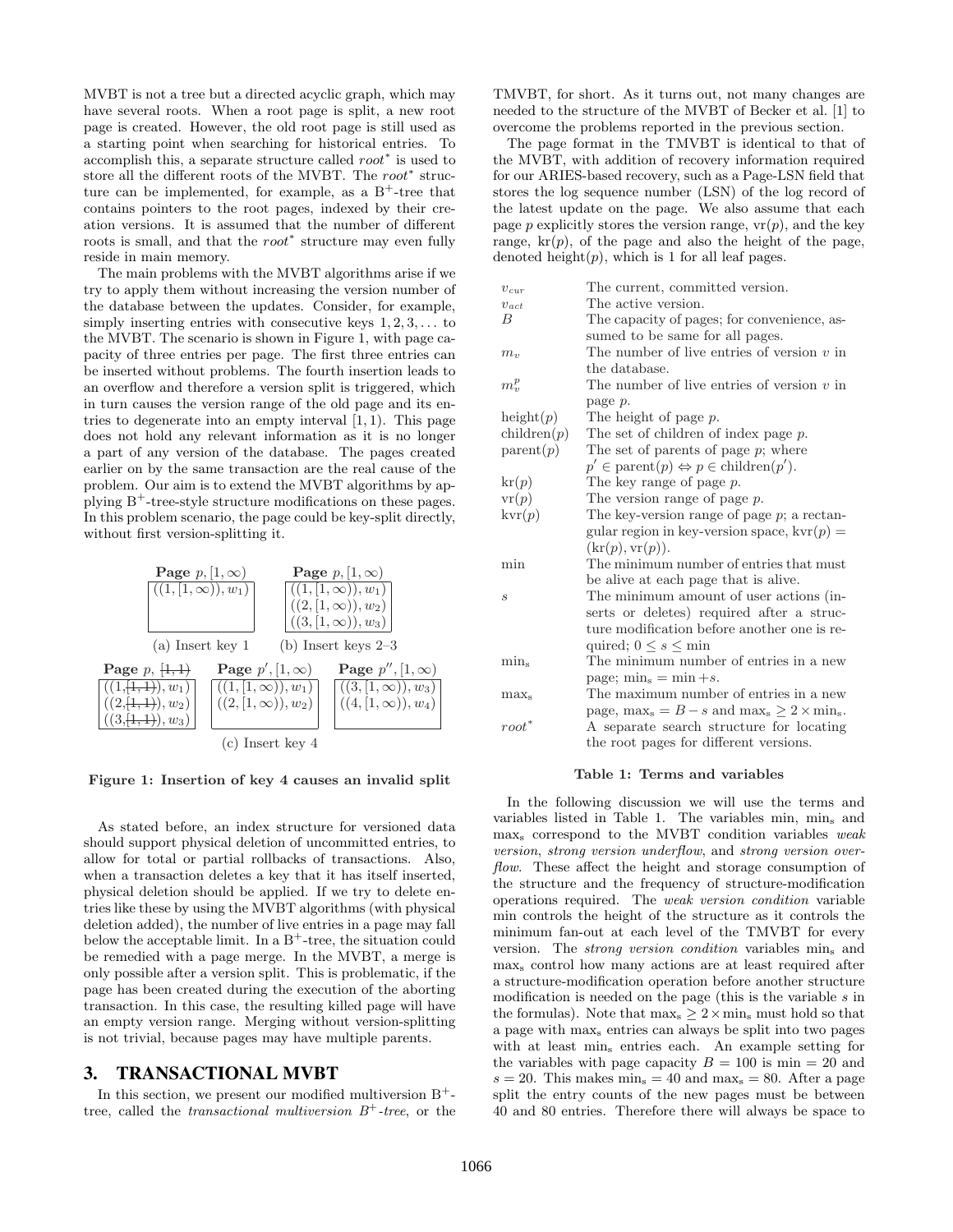insert at least 20 new entries or delete 20 old entries before the page is full or the number of live entries falls below 20.

Although the presentations of the variables differ from the previous definition, we can show that the variables are the same as in the MVBT article [1]. The previous definition stated that min =  $d = b/k$ , min<sub>s</sub> =  $(1 + \epsilon) \times d$  and max<sub>s</sub> =  $(k - \epsilon) \times d$ , with  $b = kd = B$ , and k and  $\epsilon$  being variables that can be selected. If we assign  $s = \epsilon d$ , we get min<sub>s</sub>  $d + \epsilon d = \min + \epsilon d = \min + s$ , and  $\max_s = kd - \epsilon d = B - s$ , which are the definitions used in this paper.

As discussed in the introduction, we assume that at any time at most one updating transaction on the TMVBT is active. We denote by  $v_{act}$  the version number that an active updating transaction assigns to the data-item versions it creates. We denote by  $v_{\text{cur}}$  the version number assigned to the data-item versions created by the most recent committed transaction that has inserted its updates into the TMVBT. We call an entry with key range  $[v_{act}, \infty)$  an active entry and all other entries inactive entries. The active entries have all been created by the currently active updating transaction. Similarly, active pages are pages created by structure-modification operations during an active updating transaction. Active pages may only contain active entries. Thus, the version ranges of all entries in active pages are the same, and therefore the entries cannot have overlapping key ranges. Because of these properties, algorithms such as the standard  $B^+$ -tree key splits and merges can be applied to active pages. In these operations, the active entries are physically moved from one page to another. Thus, active pages cannot have more than one parent, whereas inactive pages—live or dead—can.

We now define formally the conditions that must be satisfied by any structurally consistent and balanced TMVBT. A TMVBT is a directed graph that contains pages at different levels, or heights. Pages at the bottom level (at height(p) = 1) are *leaf pages*, which contain (references to) the data items. All pages above the bottom level (at height(p) > 1) are *index pages*, which contain links to child pages. All children are at a height that is one lower than the height of the parent, such that  $\forall p \forall p' (p' \in \text{children}(p) \Rightarrow$ height $(p)$  = height $(p') + 1$ ). As all the links go downward in the graph, the graph is acyclic, and therefore a directed acyclic graph (DAG).

Each page in a TMVBT is associated with a key-version range kvr $(p) = ([k_{\min}, k_{\max}), [v_{\min}, v_{\max})$ ). Each level of the TMVBT graph partitions the entire key-version space into disjoint key-version ranges, so that  $\forall p \forall p'((p \neq p' \land p))$ height $(p)$  = height $(p') \Rightarrow \text{kvr}(p) \cap \text{kvr}(p') = \emptyset$ ). This holds for both index pages and leaf pages.

As stated above, index pages contain child links to pages at a lower level. More precisely, an index page  $p$  at height $(p)$ contains links to all pages at height $(p)-1$  whose key-version range intersects with the key-version range of the parent page p. Formally,  $\forall p \forall p'$ ((height(p) = height(p')+1∧kvr(p)∩  $\text{kvr}(p') \neq \emptyset$   $\Rightarrow$   $p' \in \text{children}(p)$ . Also, the key range of the child page must be a subset of the parent page's key range, so that  $\forall p \forall p' (p' \in \text{children}(p) \Rightarrow \text{kr}(p') \subset \text{kr}(p)).$ Thus, a page may have multiple parent pages if the version range of the child extends outside the version range of the parent. For example, there can be a link to a child page that is alive from version  $v_1$  to  $v_3$  in parent pages p and  $p'$ if there is a version  $v_2$  that separates these pages, so that  $\text{vr}(p) = [v_0, v_2) \wedge \text{vr}(p')] = [v_2, v_4) \wedge v_0 \le v_1 < v_2 \le v_3 < v_4.$ 

The key-version ranges in index-page entries are called routers to child pages. An entry in an index page that points to a child page  $p$  is a pair  $(r, p)$ , where the router r is the intersection of the key-version range of the parent index page and that of the child page. Initially, the router to page  $p$  in the parent page is  $\text{kvr}(p) = (\text{kr}(p), \text{vr}(p))$ . When a version split is done on the parent page, the router key-version range in the parent is cropped to the active time, even though the child page's version range remains unbounded.

For convenience, we will use the same notation for entries in leaf pages. A leaf-page entry  $((k, [v_1, v_2]), w)$ , for key k and data-item identifier w, that is alive in versions  $[v_1, v_2]$ is, therefore, denoted by  $((k, k + 1), [v_1, v_2)), w)$ . In this way we can use the same algorithms for manipulating the contents of both leaf and index pages.

Any consistent and balanced TMVBT is required to satisfy the following three invariants. First, by invariant

$$
v_{act} = v_{cur} \lor v_{act} = v_{cur} + 1, \tag{1}
$$

there can be only one updating transaction active at a time. When  $v_{\text{cur}} = v_{\text{act}}$ , there is no updating transaction active, and no insert or delete actions can be executed. By invariant

$$
\forall p \forall v \left( \begin{array}{c} m_v^p \ge \min \vee \\ m_v^p = 0 \vee \\ m_v^p = m_v \vee \\ (m_v^p \ge 2 \wedge p \in root^*) \end{array} \right) \tag{2}
$$

each page must contain either at least min or zero entries of each version. That is, there can be no pages with only  $n \in$  $[1, \text{min})$  entries that are alive at version v. The exceptions are the situations in which all the live entries of the TMVBT are on a single root page, or the page is a root page with  $n \in [2, \text{min})$  links to leaf pages. This invariant guarantees that all structure-traversal operations within any database version work within time bounds that are logarithmic in the number of live entries at that version. More formally, the worst-case time bound for tree traversal is  $O(\log_{\min} m_v)$  for all versions v. Invariant

$$
\forall p(\text{vr}(p) = [v_{act}, \infty) \Rightarrow |\text{parent}(p)| \le 1)
$$
 (3)

states that an active page cannot have more than one parent page. This invariant is the foundation of the TMVBT algorithms, and it follows from the fact that all levels of the TMVBT graph partition the key-version space into disjoint regions. The reasoning is that there can be only one parent whose version range intersects with that of a page created at vact (because there can be no parent pages created after the active version); and the child page's key range must be a subset of the parent page's key range (so there can be no other parent with an intersecting key range).

An example of a structurally consistent and balanced TMVBT is given in Figure 2. The white pages represent live pages, and the darker ones dead pages. The page size limits in this example are chosen for illustration purposes only; they do not fill the requirements set out in this paper. The example has been generated by our visualization software with the following action sequence.

- Transaction 1: insert data items with keys 1–9. Note that these entries all have the same timestamp (i.e., the same start version).
- Transaction 2: delete data items with keys 7–9; insert data items with keys 10–15.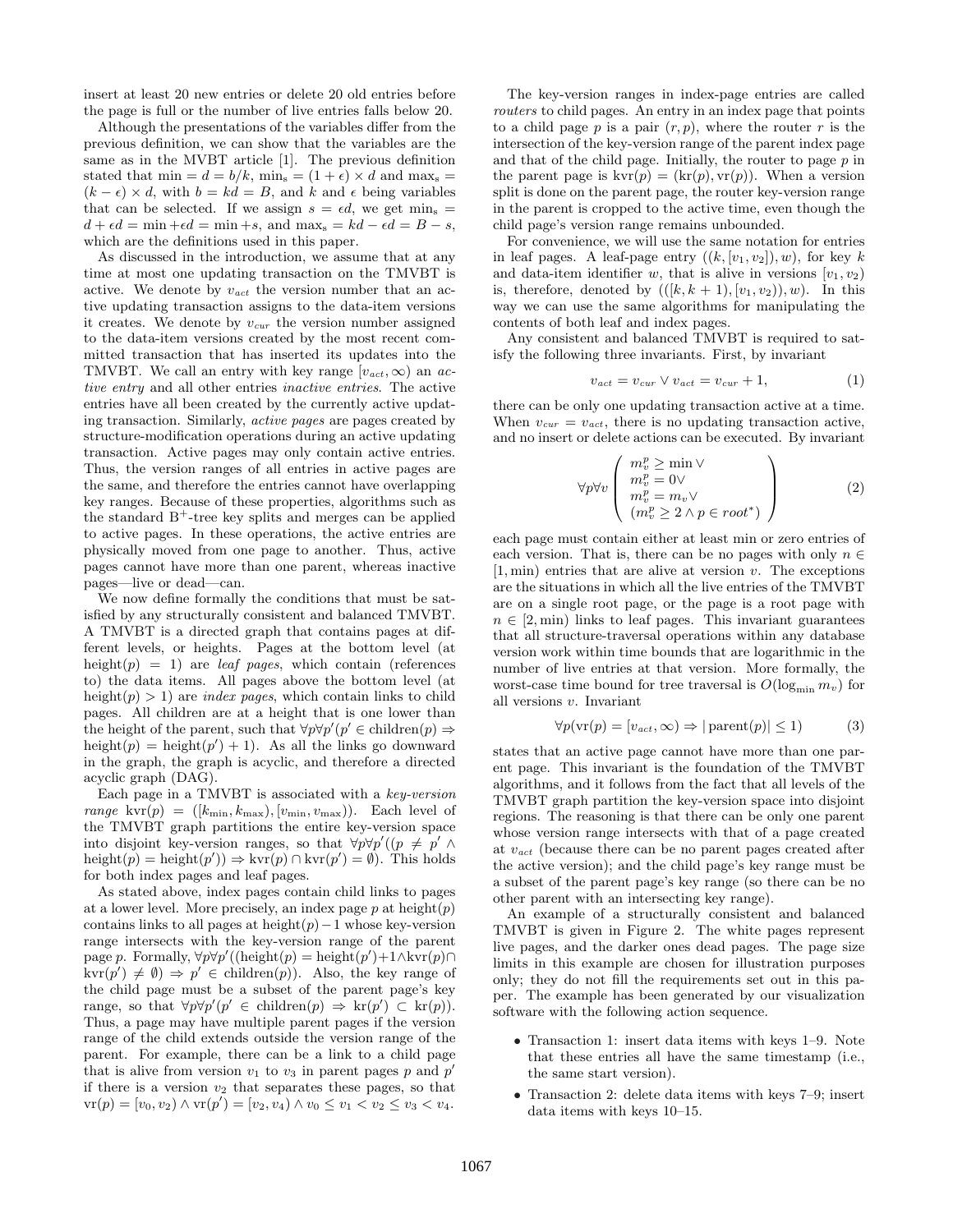

Figure 2: An example of a TMVBT. The page header format and the format of index-page entries is ((key range, version range), page identifier). The format of leaf-page entries is ((key, version range), data-item identifier), but the data-item identifiers have been left out for clarity. White pages are live pages, the darker pages are dead pages. This TMVBT was created by transactions 1 and 2 with transaction 1 inserting keys 1–9, and transaction 2 first deleting keys 7–9 and then inserting keys 10–15.

Figure 2 shows that page P2 containing entries with keys 1–3 is shared by both roots of the TMVBT. Note that page P2 is alive but not active, as it contains entries of previous versions. Thus, it is possible for this page to have more than one parent. The pages P6–P9 are active and contain only entries of the most recent version. Note also that the index page P8 is active even though it contains a router to the inactive page P2, because the router itself is active.

The first insertions by transaction 1 triggered two keysplits (pages  $P2 \rightarrow P3 \rightarrow P5$ ), and a tree height increase (root page P4). The deletions by transaction 2 triggered a consolidation operation (pages P5  $\land$  P3  $\rightarrow$  P6) and the insertions caused leaf-page key-splits (pages  $P6 \rightarrow P7 \rightarrow P9$ ) and a root page version-split (root pages  $P4 \rightarrow P8$ ).



Figure 3: Initial TMVBT. This TMVBT has been created by transaction 1 inserting keys 1–6 and transaction 2 inserting keys 7–8.

Figures 3–5 show another example of the TMVBT page operations. In Figure 3, the tree contains historical entries inserted by transaction 1, and some entries inserted by transaction 2.

Figure 4 shows the result of a version split after transaction 2 tried to insert key 9 to the full page P3. The page P3 was version-split into pages P5 and P6. The old data is left stored in the dead page P3, and active copies of the current data have been created to pages P5 and P6. Note that active contents have been physically moved away from page P3.



Figure 4: After inserting entry with key 9. Transaction 2 has caused a version-split by inserting key 9.

Figure 5 shows the status of the database after transaction 2 has deleted entries 4–9. Deleting the active entries has caused the pages to underflow and to consolidate by merging them with sibling pages. Note that the page P5 was deallocated when it was merged with a sibling. When the last two active pages were merged, the (current version) tree height was decreased so that all the live entries are in the root page P6. The auxiliary structure root<sup>\*</sup> contains root pointers to pages P4 (for version 1) and P6 (for version 2).

## 4. ACTIONS OF TRANSACTIONS

We allow two kinds of transactions to operate concurrently on the TMVBT: one or more read-only transactions and at most one updating transaction at a time. A read-only transaction may contain the following actions:

- begin-read-only: begins a new read-only transaction; this action records the value  $v_{\text{begin}} \leftarrow v_{\text{cur}}$  for the transaction.
- query(key k, version v): retrieves the data item  $(k, w)$  for which the TMVBT contains a leaf-page entry  $((k, [v_1, v_2)), w)$  with  $v_1 \le v < \min\{v_2, v_{begin}+1\};$  thus, the transaction is allowed to see only those versions that were committed before the transaction began.
- range-query(range  $[k_1, k_2)$ , version v): retrieves the set of data items  $(k, w)$  for which the TMVBT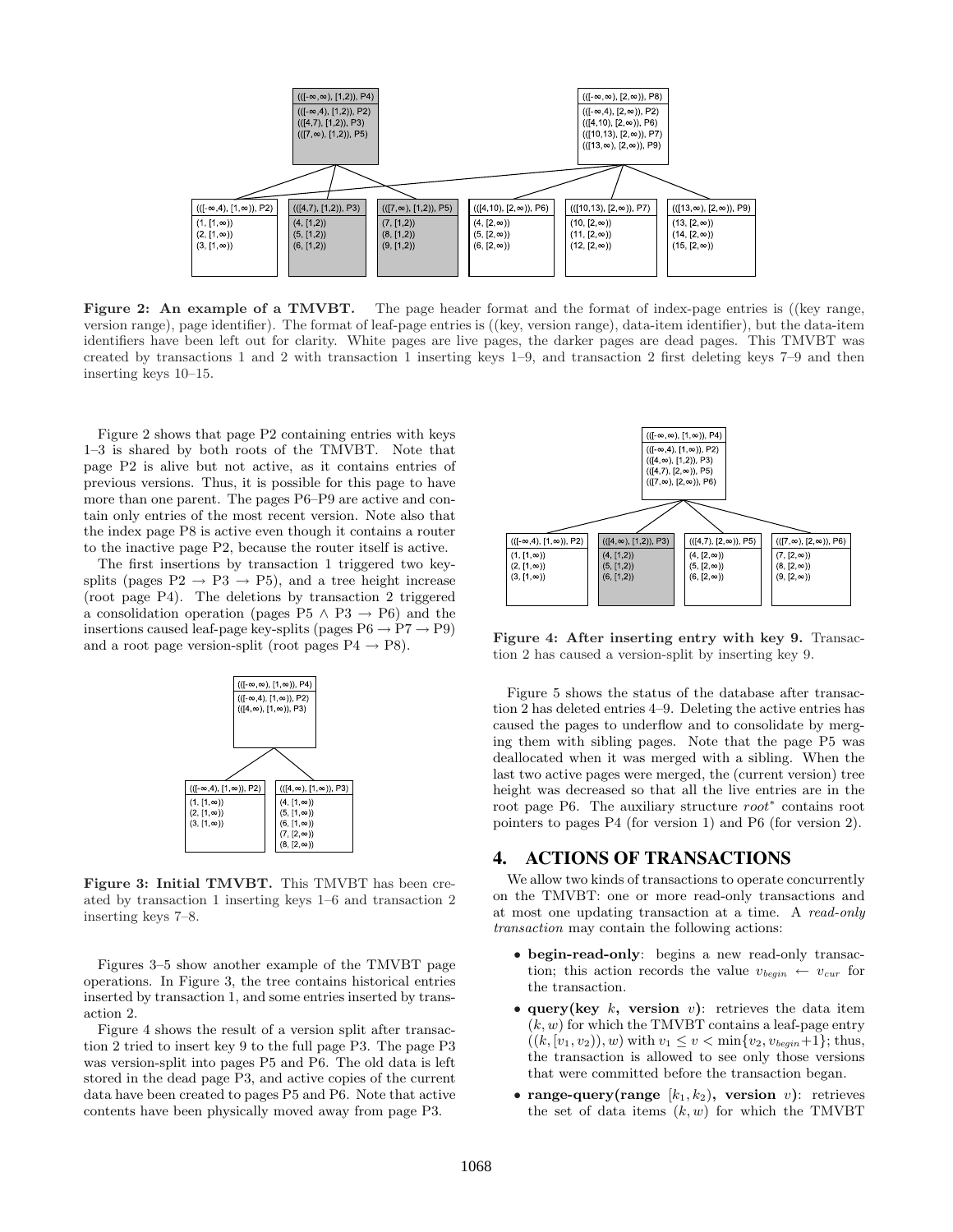

Figure 5: After deleting most of the entries. Transaction 2 deleted keys 4–9, thus shrinking the current version search tree to a single page.

- contains leaf-page entries  $((k, [v_1, v_2)), w)$  with  $v_1 \leq$  $v < \min\{v_2, v_{begin} + 1\}$  and  $k_1 \le k < k_2$ .
- commit-read-only: commits the transaction by removing the transaction from the system.

An updating transaction may contain the following actions:

- begin-update: begins a new updating transaction; this action increments the active-version counter  $v_{act}$ .
- query(key k): retrieves the data item  $(k, w)$  for which the TMVBT contains a live leaf-page entry  $((k, [v_1, \infty)), w)$ ; thus, the action reads the committed current version of the data item (if the transaction has not updated the data item) or the uncommitted active version (otherwise).
- range-query(range  $[k_1, k_2)$ ): retrieves the set of data items  $(k, w)$  for which the TMVBT contains live leaf-page entries  $((k, [v_1, \infty)), w)$  with  $k_1 \leq k \leq k_2$ .
- insert(key k, data w): a forward-rolling action that is legal when the TMVBT contains no live leaf-page entry of the form  $((k, [v, \infty)), w')$ ; the action inserts the leaf-page entry  $((k, [v_{act}, \infty)), w)$ .
- delete(key k): a forward-rolling action that is legal when the TMVBT contains a live leaf-page entry of the form  $((k, [v, \infty)), w)$ ; the action either (1) replaces the leaf-page entry  $((k, [v, \infty)), w)$  by  $((k, [v, v_{act})), w)$ when  $v < v_{act}$ ; or (2) removes the leaf-page entry  $((k, [v, \infty)), w)$  when  $v = v_{act}$ .
- commit-update: commits an updating transaction; this action increments the current-version counter  $v_{cur}$ .
- abort: labels the updating transaction as aborted and starts the backward-rolling phase.
- undo-insert(log record  $r$ ): a backward-rolling action that undoes the insert action logged with the log record r.
- undo-delete(log record  $r$ ): a backward-rolling action that undoes the delete action logged with the log record r.
- finish-rollback: finishes the backward-rolling phase of an aborted updating transaction; this action decrements the active-version counter  $v_{act}$ .

An aborted updating transaction is an action sequence consisting of the following actions: (1) a begin-update action, (2) a forward-rolling phase consisting of zero or more query, range-query, insert, and delete actions, (3) an abort action, (4) a backward-rolling phase that consists, in reverse order, of the undo actions for the insert and delete actions of the forward-rolling phase, and (5) a finishrollback action.

To allow for partial rollbacks, a transaction may also contain actions set-savepoint  $p$  and rollback-to-savepoint  $p$  in its forward-rolling phase. An action rollback-tosavepoint  $p$  is followed by the undo-insert and undodelete actions for the insert and delete actions done after setting savepoint  $p$ , executed in the reverse order.

All the update actions of an updating transaction are logged onto a physiological write-ahead log as in ARIES [14]. Redo-undo log records are written for an insert action, a delete action, the incrementation of  $v_{act}$  in a **begin-update** action, and the incrementation of  $v_{cur}$  in a commit-update action, while redo-only log records are written for an undo-insert action, an undo-delete action, and the decrement of  $v_{act}$  in a finish-rollback action. The commit-update and finish-rollback actions also write separate commit log records and force the contents of the log buffer onto disk. A read-only transaction does not create any log records; it only stores transient control information in the active-transactions table when it begins, and removes that information when it commits.

## 5. IMPLEMENTATION OF THE ACTIONS

We assume that the physical consistency of the database during normal processing is maintained by short-duration latching [14] of pages, so that the server process or thread that executes a transaction keeps a page p read-latched for the time a read action is performed on  $p$ , and write-latched for the time an update action is performed on p. We also assume that the buffer manager applies the standard stealand-no-force buffering policy. These assumptions are in accordance with the ARIES recovery algorithm [14].

In a fully dynamic index structure in which any inserted data can be physically deleted at any time, latch-coupling (also called crabbing by Gray and Reuter [5]) is the standard way to guarantee the validity of traversed search paths in all circumstances. In a general situation, the validity of the traversed path can be ascertained by releasing the latch on the parent page only after the latch on a child page has been acquired. Latch-coupling is deadlock-free if all latches are acquired in a certain order, such as first top-down, then left-to-right. However, in the case of a TMVBT the fact that inactive data is never deleted or moved, together with our assumption that a read-only transaction only reads inactive data, implies that query and range-query actions of read-only transactions need not do latch-coupling, so that a parent page may be unlatched before acquiring a latch on a child page.

Accordingly, an action  $\mathbf{query}(k, v)$  in a read-only transaction can be implemented as follows. First, the root page for version  $v$  is located from  $root^*$  and read-latched. Then the TMVBT is traversed using read latches until the leaf page p is found that covers k and v, that is,  $k \in \text{kr}(p)$  and  $v \in \text{vr}(p)$ . At each index page p on the traversed path, the next page on the path is the child page q of p with  $k \in \text{kr}(q)$ and  $v \in \text{vr}(q)$ . Once the page identifier q of the child page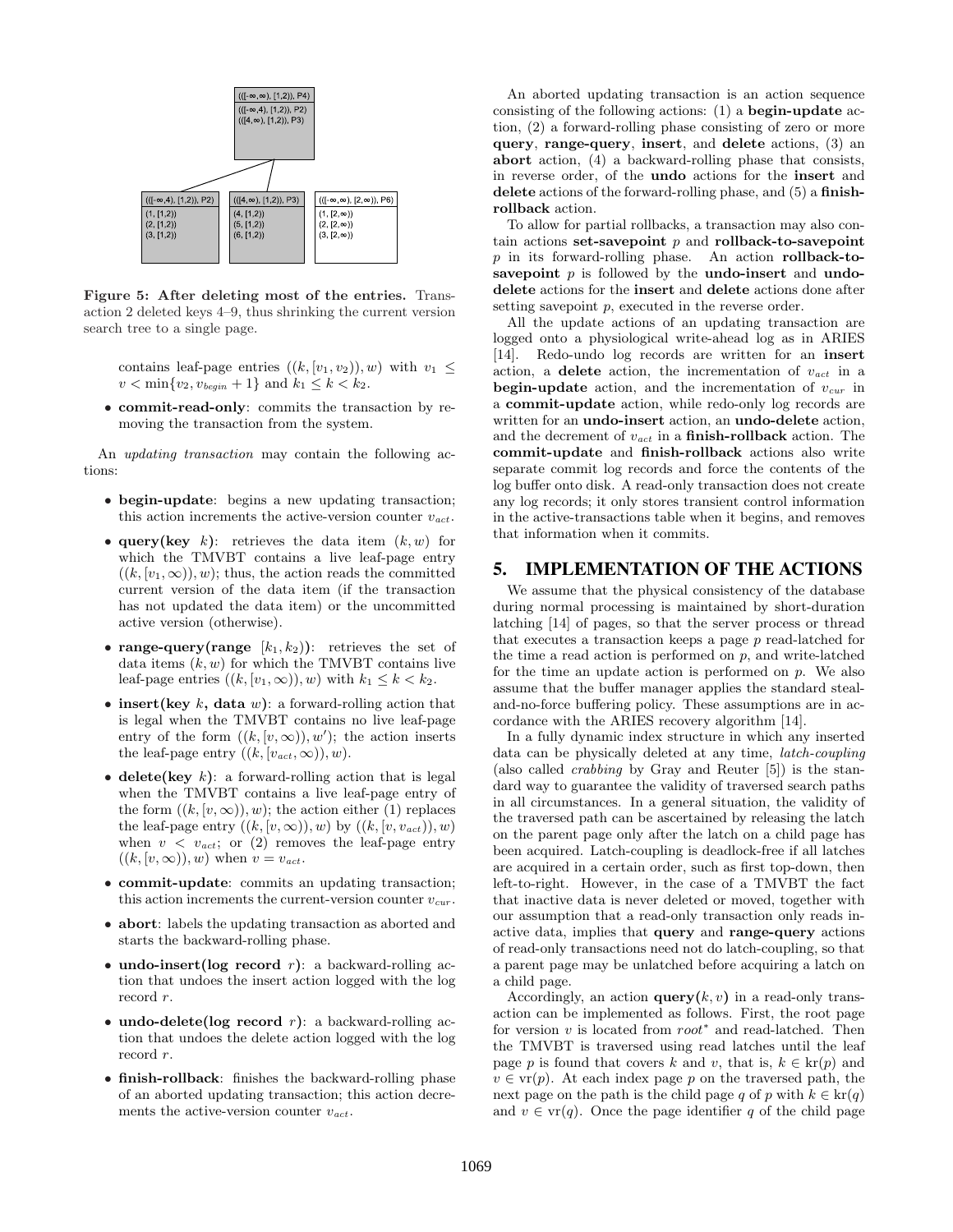has been determined, the read latch on the parent page p is released and the child page  $q$  is read-latched.

An action **range-query**( $[k_1, k_2), v$ ) is implemented similarly, except that for each index page  $p$  in the search path we need to traverse all subtrees rooted at child pages  $q$  with  $[k_1, k_2] \cap \text{kr}(q) \neq \emptyset$  and  $v \in \text{vr}(q)$ . If there are more than one such child page  $q$ , then all but the first are pushed into a stack, and the traversal proceeds to the subtree rooted at the first child. When a subtree has been searched, a page (if any) is popped from the stack and read-latched, and the search is continued at the subtree rooted at that page.

An action  $query(k)$  in an updating transaction is implemented as the action  $query(k, v_{act})$ , and an action range $query([k_1, k_2))$  as the action range-query([k<sub>1</sub>, k<sub>2</sub>),  $v_{act}$ ]. These actions may read active data, but latch-coupling is still not needed, because the data can move from a page to another only in a structure modification performed by the process (or process thread) that is generating the updating transaction itself.

For more efficiency, the TMVBT may contain direct links to the root page of version  $v_{act}$  so that the queries in updating transactions do not need to use the root<sup>∗</sup> structure to find it. Similarly, if it is expected that applications read the committed version most often, the root page of version  $v_{\text{cur}}$ can also be tracked separately.

We assume that all TMVBT traversals maintain a saved path, that is, an array path local to the server process or thread in question and indexed by the height of pages, so that *path*[i].page gives the page identifier, *path*[i].LSN gives the Page-LSN,  $path[i].$ kr gives the key range, and  $path[i].$ vr gives the version range, of the page at height  $i$  on the latest traversed path.

The saved-path concept can be used to accelerate query and range-query actions by starting the traversal at the lowest-level page in the saved path that, according to the saved information, covers the entire search space. This page is known to be the correct page to start the tree traversal, because (1) for read-only transactions, the inactive data is never moved away from the pages; and (2) for updating transactions, there can be no other updating transaction that would invalidate the data in the saved path of the current updating transaction.

The global variables  $v_{\text{cur}}$  and  $v_{\text{act}}$  are maintained in the permanent database and their reading and writing is protected by locking. A begin-read-only action acquires a short-duration read lock on  $v_{\text{cur}}$  for reading its value, and a commit-update action acquires a commit-duration write lock on it for incrementing its value. A begin-update action acquires a commit-duration write lock on  $v_{act}$ , thus guaranteeing that at most one updating transaction is active at a time. The decrement of  $v_{act}$  in a finish-rollback action is performed under the protection of that lock.

For  $\mathrm{insert}(k, w)$  and  $\mathrm{delete}(k)$ , the TMVBT is traversed with read latches as for  $query(k, v_{act})$ , except that the target leaf page p is write-latched. As in  $query(k)$  and range $query([k_1, k_2))$ , no latch-coupling is needed. If the target leaf page p can accommodate the update, so that it is possible to perform the update on the page without violating the required balance conditions, then the update is done on  $p$ , a redo-undo log record is generated, its LSN is stamped in the Page-LSN field of  $p$ , and the write latch on  $p$  is released.

In the case of **insert** $(k, w)$ , the target leaf page p can accommodate the update if it has room for inserting the entry  $((k, [v_{act}, \infty)), w)$ . In the case of **delete** $(k)$ , page  $p$  can accommodate the update if replacing the entry  $((k, [v, \infty)), w), v \neq v_{act}$  by  $((k, [v, v_{act})), w)$  or removing the entry  $((k, [v_{act}, \infty)), w)$  does not decrease the number of live entries in the page below the required minimum min.

When the target leaf page  $p$  cannot accommodate the update, structure modifications are needed. These operations are explained in Sec. 6. For inserts, the operation split is called before the insert action can proceed. For deletes, the page p needs to be consolidated with operation consolidate before the entry can be deleted from the page. For the structure-modification operations, the page  $p$  will be left write-latched on the saved path. After the operations, the saved path will contain the proper write-latched leaf page  $p'$  whose key range contains k. As with the earlier situation, the update is now done on page  $p'$ , a redo-undo log record is generated, the LSN is stamped on  $p'$  and page  $p'$ is unlatched.

As will be explained in the next section, the structure modifications (page splits or merges) are done in a topdown, level-by-level manner, logging the structure modification done at each level using a single redo-only log record. Each of these structure modifications involves at maximum five pages on two adjacent levels. The structure modifications result in a target leaf page that can accommodate the insert or delete action in question.

An undo action, **undo-insert** $(r)$  or **undo-delete** $(r)$ , is performed as a physical undo if possible and as a logical undo otherwise [14]. For a physical undo, the page mentioned in the log record  $r$  is write-latched and the Page-LSN field is examined. If the Page-LSN field still contains the LSN of  $r$ , or if the page contents show that the page is the correct target for the undo action and the page can accommodate the undo action, the undo action is performed on the page, a redo-only log record is generated, its LSN is stamped in the Page-LSN field of the page, and the page is unlatched.

The target leaf page p can accommodate the undo of an action **insert** $(k, w)$  if the inserted entry  $((k, [v_{act}, \infty)), w)$  can be removed from p without decreasing the number of live entries in  $p$  below the required minimum min. The target leaf page p can always accommodate the undo of an action **delete**(k) if this action replaced the entry  $((k, [v, \infty)), w)$ by the entry  $((k, [v, v_{act})), w)$  in p. If the action removed the leaf-page entry  $((k, [v_{act}, \infty)), w)$  from p, then p can accommodate the undo action if it has room for the entry.

If the page mentioned in the log record  $r$  cannot be seen to be the correct target for the undo action or if the page cannot accommodate the undo action, a logical undo is performed, starting with a search for the key mentioned in r and including any structure modifications that may be necessary to make the target page accommodate the undo action.

The following theorem states that the asymptotic bounds of the MVBT are maintained for queries:

**Theorem 1** Let us denote by  $m_v$  the number of live data items in database version  $v$ . Assuming that all structuremodification operations maintain the structural consistency and balance of the TMVBT and that locating the root page for any version  $v$  takes only constant time, (1) the action **query**(k, v) is performed in time  $O(\log_{\min} m_v)$ ; (2) the action **query**(k) is performed in time  $O(\log_{\min} m_v)$ , where v is the active database version  $v_{act}$ ; (3) the action **range**query([k<sub>1</sub>, k<sub>2</sub>), v) is performed in time  $O(\log_{\min} m_v + r)$ , where  $r$  is the number of data items in version  $v$  whose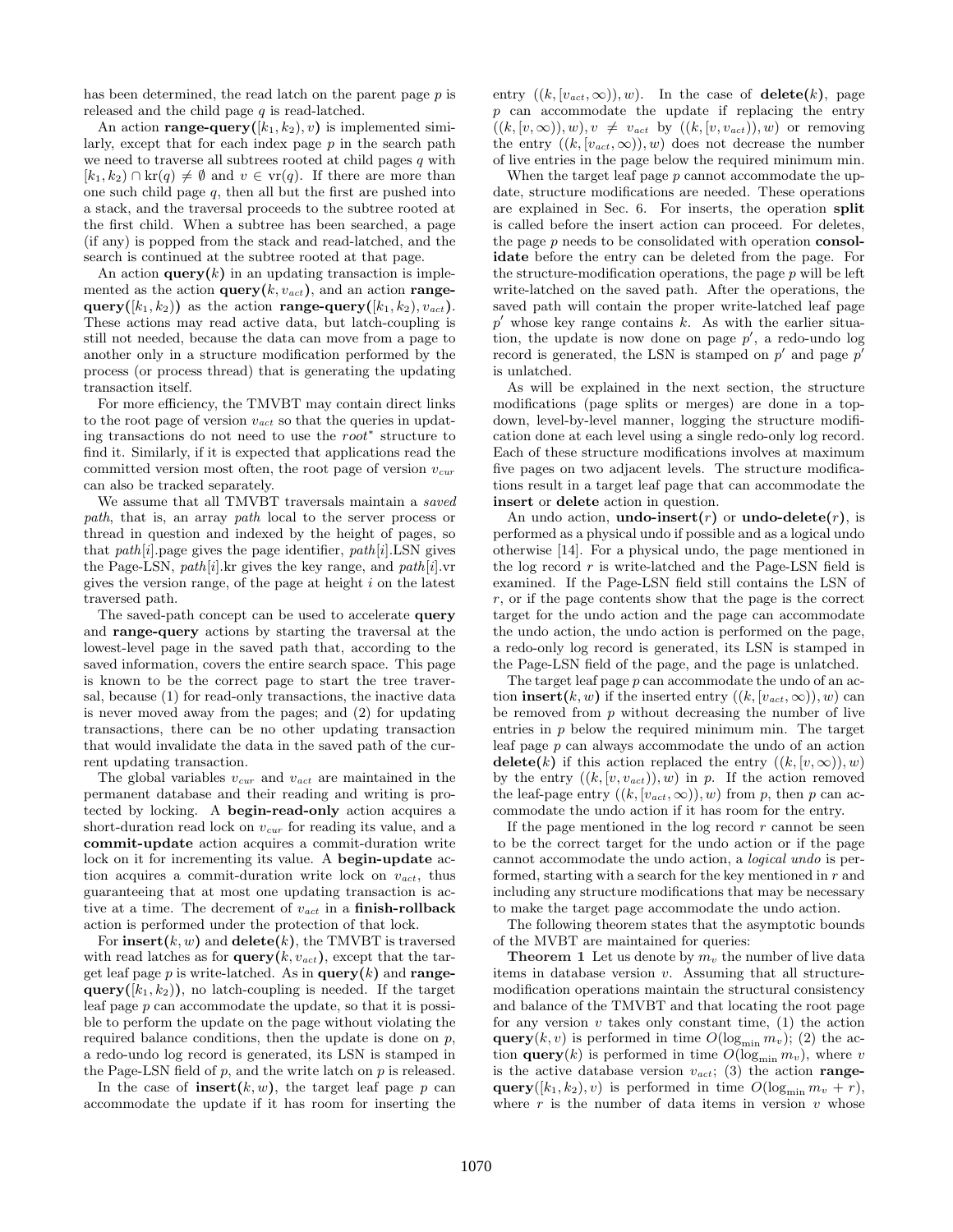key belongs to the key range  $[k_1, k_2)$ ; (4) the action **range** $query([k_1, k_2))$  is performed in time  $O(log_{\text{min}} m_v+r)$ , where  $v = v_{act}$  and r is the number of data items in version  $v_{act}$ whose key belongs to  $[k_1, k_2]$ .  $\Box$ 

The following theorem follows directly from the definitions of the query and range-query actions and from the fact that only one updating transaction can be active at a time:

Theorem 2 Our algorithms produce a snapshot-isolated [2] serializable schedule for the transactions.  $\Box$ 

#### 6. STRUCTURE MODIFICATIONS

With the user-transaction actions defined, we will now concentrate on the structure-modification operations split and consolidate. The general convention in these operations is that each structure-modification operations transforms a structurally consistent and balanced TMVBT into another structurally consistent and balanced TMVBT. Each operation is logged with a single redo-only log record, so that structure modifications are never undone when transaction aborts or system fails [7, 8]. The structure-modification operations need to be performed top-down, starting from the highest page on the search path that requires splitting or consolidation.

The actual implementation of the operations traverses the search path bottom-up in order to determine which kind of a structure modification is needed at each level, yet without performing any modification. When a parent page which does not need any modification is encountered, the search path is traversed top-down, and the structure-modification operations are performed level-by-level, logging each operation with a single redo-only log record. The search path state is guaranteed to remain valid throughout the operations because only one updating transaction can be active at a time. Thus, the information about the traversed search path stored in the saved path can be trusted. For clarity, the algorithms presented in this section only describe the structure-modification operations applied at a single level.

Before explaining the two structure-modification operations, split and consolidate, we will first define the pagekilling operation. Page killing is not a separate structuremodification operation, but it is used by both split and consolidate. This operation takes an inactive page  $p$ , marks it as killed, and creates a new active page  $p'$  that holds the live contents of p. An overview of this operation is shown in Algorithm 1. The page  $p$  and its parent  $q$  (located from the saved path) both need to be write-latched.

| <b>Algorithm 1</b> Kill page p, parent page q     |  |
|---------------------------------------------------|--|
| $p' \leftarrow$ create and write-latch a new page |  |
| copy all live entries of $p$ to $p'$              |  |
| end the version range of the router to $p$ in $q$ |  |
| insert router to $p'$ in q                        |  |

The operation begins by allocating the new page  $p'$ , writelatching it and formatting it as a TMVBT page. All the live entries of page  $p$  are now either copied or moved to page  $p'$ in such a way that all active entries are physically moved to  $p'$  to maintain invariant (3), and all inactive live entries are copied to  $p'$ . The version ranges of the copied entries are split at version  $v_{act}$ , so that a version range  $[v, \infty)$  is changed to  $[v, v_{act})$  in p and to  $[v_{act}, \infty)$  in p'. Thus, the logical state of the database at all versions prior to  $v_{act}$  is maintained in page  $p$ , but the page  $p$  is no longer part of the active version. The router to page  $p$  in the parent page  $q$ must be updated by settings its end version to  $v_{act}$ . Also, the router for the new page is inserted into the parent. After this, the old page  $p$  is replaced by the active page  $p'$  in the saved path. All pages modified by this operation are kept write-latched, as the acquired page latches can be released only after the relevant log record has been written.

The page-killing operation maintains invariant (2), as the newly created active page  $p'$  contains only entries of version  $v_{act}$  (at least min entries), and the dead page  $p$  no longer contains any entries of the version  $v_{act}$ . The entry counts of other versions in page  $p$  are not affected by the operation. Invariant (3) is also maintained, as the active entries are physically moved from page  $p$  to the new page  $p'$ .

The split operation is a structure-modification operation that splits a page that has become full. The operation is similar to the MVBT version-split operation, with the exception that active pages are directly key-split. This operation is triggered by an insert action when a data page has become full, and also to split full index pages along the search path. At the beginning, the page  $p$  to be split is retrieved from the saved path along with its parent page  $q$ , and both pages are write-latched for modification. As explained in the beginning of this section, we expect that parent pages in the saved path have already been split so that the parent page of  $p$  can accommodate the routers to the new pages created by the split operation. An overview of the actual operation is simple: if page  $p$  is active, it will be key-split, and if it is inactive, it will be version-split. Key-splitting and version-splitting will be defined in more detail below. The split operation is described generally in Algorithm 2. Note that the bottom-up checking phase needs to do the same checks that are described in Algorithm 2 to determine which kind of a split needs to be done. When performing the actual structure modification, the same checks must be performed again (as described here), or results saved during the checking phase can be used.

Key-splitting an active page is similar to a page-split operation in a standard  $B^+$ -tree. It is accomplished by creating a new page  $p'$ , and redistributing the entries of page  $p$  between  $p$  and  $p'$ . Note that all the entries of page  $p$  must be alive and active because  $p$  is active. The new page  $p'$  is thus allocated, write-latched and formatted. After that, the upper half of the keys in page  $p$  are moved to page  $p'$ , and the router to page  $p$  in the parent page  $q$  is adjusted. Also, a router to the new page  $p'$  is now inserted to the parent.

An exception to the key-split algorithm is the situation where page  $p$  has no parent page (saved path contains only the page  $p$ ). This happens when page  $p$  is a root page. In this situation a new parent page  $r$  is allocated, write-latched and formatted; and routers to pages  $p$  and  $p'$  are inserted to it. The new root is attached to the TMVBT by inserting the page identifier of r to root<sup>\*</sup> with version  $v_{act}$ . This may replace an existing root identifier, if the TMVBT already contains a root created by the same updating transaction. The rest of the key-split operation is otherwise similar to the normal situation.

The version-split operation begins by killing page p with the page-killing operation defined earlier. The new active page is denoted by  $p'$ . At this point, page  $p'$  may contain too few or too many entries to satisfy the strong version conditions. If the entry count of  $p'$  is less than  $\min_s$ , the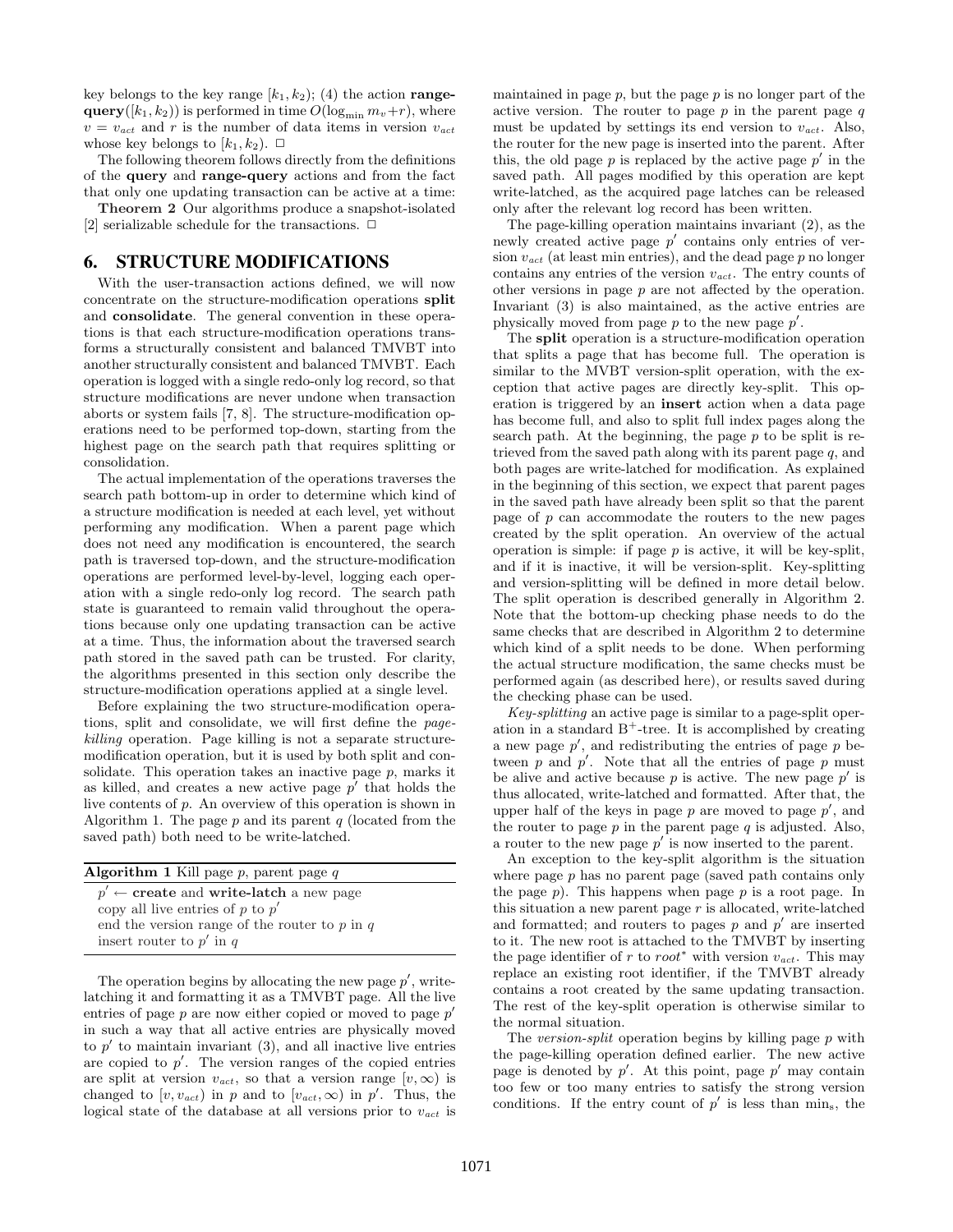Algorithm 2 Split page  $p$ , parent page  $q$ 

| $\mathbf{r}$<br>$\mathbf{r}$ or $\mathbf{r}$ , $\mathbf{r}$ ,                            |
|------------------------------------------------------------------------------------------|
| if p is active then // Figure $6(a)$ , key split                                         |
| $p' \leftarrow$ create and write-latch a new page                                        |
| redistribute entries of p between p and $p'$                                             |
| insert router to $p'$ in q                                                               |
| adjust router to $p$ in $q$                                                              |
| else // Figures $6(b)-6(g)$ , version split                                              |
| $p' \leftarrow$ kill page p                                                              |
| insert router to $p'$ in q                                                               |
| if $m_{v_{act}}^p > \text{max}_s$ then // Figure 6(c)                                    |
| $p'' \leftarrow$ create and write-latch a new page                                       |
| redistribute entries of $p'$ between $p'$ and $p''$                                      |
| insert router to $p''$ in q                                                              |
| adjust router to $p'$ in q                                                               |
| else if $m_{v_{act}}^p <$ min <sub>s</sub> then // Figures 6(d)-6(g)                     |
| $s \leftarrow$ find a live sibling page of p' from q                                     |
| write-latch s                                                                            |
| if s is active then // Figures $6(f), 6(g)$                                              |
| $p'' \leftarrow s$                                                                       |
| else // Figures $6(d), 6(e)$                                                             |
| $p'' \leftarrow$ kill page s                                                             |
| end if                                                                                   |
| if $m_{v_{act}}^p + m_{v_{act}}^s > \text{max}_s$ then // Figures $\theta(e), \theta(g)$ |
| redistribute entries of $p'$ and $p''$                                                   |
| adjust router to $p'$ in q                                                               |
| adjust router to $p''$ in q                                                              |
| else // Figures $6(d)$ , $6(f)$                                                          |
| move all entries of $p''$ to $p'$                                                        |
| adjust router to $p'$ in q                                                               |
| remove router to $p''$ from q                                                            |
| deallocate $p''$                                                                         |
| end if                                                                                   |
| else // Figure $6(b)$                                                                    |
| $//$ No further action required                                                          |
| end if                                                                                   |
| end if                                                                                   |
| log the operation using a redo-only log record                                           |
| release page latches                                                                     |

page will be merged with a sibling page by consolidating it in the same way as the consolidate operation does. If the entry count of  $p'$  is more than max<sub>s</sub>, the page will be key-split in the same way as active pages are split.

The entire split operation consisting of either a key split or a version split (possibly followed by a key split or consolidation) is logged with a single redo-only log record containing the page identifiers of all pages involved, that is, pages  $p, p', p'', s$  and q. The log record must also contain information of all the entries moved or copied between pages. As usual, all the pages are kept latched until the log record has been generated and its LSN stamped in the Page-LSN fields of the pages. The split operation is finished by replacing the old page  $p$  in the saved path with the proper active page, and by unlatching all other pages related to the split operation.

All possible split scenarios for inactive pages are shown in Figure 6. In the figure, the horizontal axis represents version ranges, and the vertical axis shows key ranges. In the presented scenarios, page  $p$  is split. Page  $s$  is the sibling page that is located from the parent of p found in the saved path. Pages  $p'$  and  $p''$  are new pages created by the operation. As can be seen from the figures, all the scenarios preserve the initial key-version extents of  $p$  and  $s$ . That is, the new pages cover exactly the same region in key-version space as the old pages did. Therefore the version-split operation cannot cause overlap or create gaps in the key-version space at any level of the TMVBT structure.



**Figure 6:** Page-split scenarios for page  $p$ . The horizontal axis represents version ranges, and the vertical axis key ranges. Case (a) represents an ordinary key split, (b) a version split, (c) a version split followed by a key split, (d) a version split followed by a merge with an inactive sibling, (e) a version split followed by a redistribution of live entries with an inactive sibling, (f) a version split followed by a merge with an active sibling, and (g) a version split followed by a redistribution of live entries with an active sibling.

We will now consider invariant (2) when splitting inactive pages. After  $p$  has been killed, the resulting page  $p'$  contains  $e = m_{v_{act}}^p$  entries, where  $e \in [\min, B]$ . This is because split is only called when the page has become full, and by invariant (2) it must contain at least min live entries. If  $e < \text{min}_s$ , the page will be consolidated with another page to avoid thrashing. If  $e > \max_s$ , the page will be key-split into two pages (of which both will have more than min<sup>s</sup> entries). When splitting active pages, the full active page can always be split into two active pages with  $B/2 > min<sub>s</sub>$  entries. Invariant (3) is also maintained, because page killing maintains the invariant, as does moving active entries between two active pages.

The consolidate operation is a structure-modification operation that merges a page with a sibling page before the page live-entry count falls below acceptable limits. This operation is triggered by the delete action, if too many entries have been deleted from a page (weak version condition). This operation is also used to consolidate index pages in the search path. An overview of the operation is shown in Algorithm 3. The operation begins by retrieving the page to be consolidated from the saved path and by write-latching it. The parent page needs to be modified, so it is also retrieved from the path, and write-latched for modification. As with the split operation, it is assumed that the parent can accommodate the insertions or deletions possibly triggered by this operations (insertion of up to two new routers; or deletion of a single router). Again, the bottom-up checking phase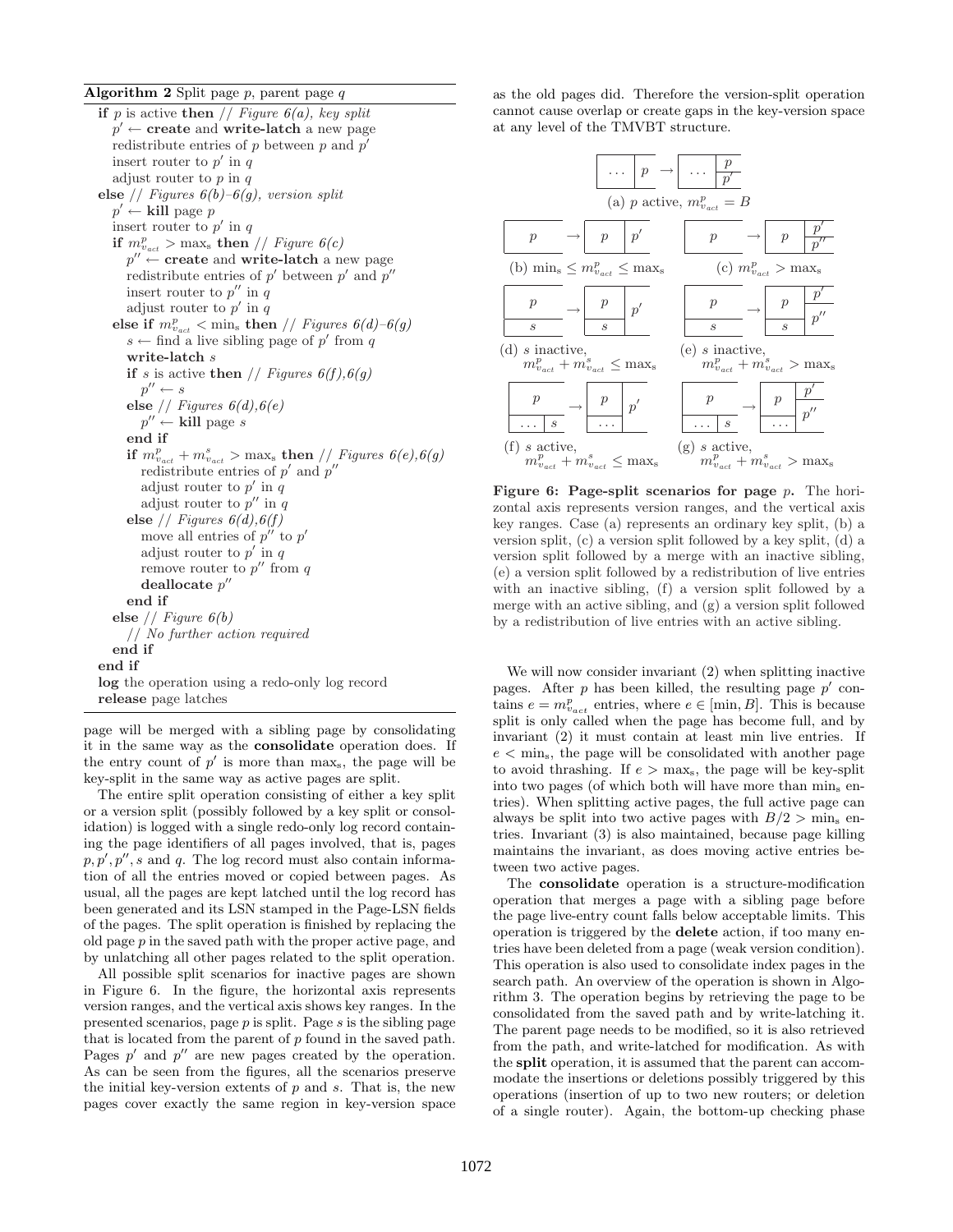needs to do the same checks that are shown in Algorithm 3, and these results can be saved.

| <b>Algorithm 3</b> Consolidate page $p$ , parent page $q$ |  |  |  |  |  |
|-----------------------------------------------------------|--|--|--|--|--|
|-----------------------------------------------------------|--|--|--|--|--|

| o<br>$\cdots$ $\cdots$<br>r o                                                                                      |
|--------------------------------------------------------------------------------------------------------------------|
| $s \leftarrow$ find live adjacent sibling of p                                                                     |
| write-latch s                                                                                                      |
| if p is active then // Figures $\gamma(a)$ - $\gamma(d)$                                                           |
| $p' \leftarrow p$                                                                                                  |
| else // Figures $\gamma(e)$ - $\gamma(h)$                                                                          |
| $p' \leftarrow$ kill page p                                                                                        |
| end if                                                                                                             |
| if s is active then // Figures $\mathcal{T}(a), \mathcal{T}(b), \mathcal{T}(e), \mathcal{T}(f)$                    |
| $p'' \leftarrow s$                                                                                                 |
| else // Figures $7(c), 7(d), 7(g), 7(h)$                                                                           |
| $p'' \leftarrow$ kill page s                                                                                       |
| end if                                                                                                             |
| if $m_{v_{act}}^p + m_{v_{act}}^s \leq \text{max}_{\text{s}}$ then // $\gamma(a), \gamma(c), \gamma(e), \gamma(g)$ |
| move all entries of $p''$ to $p'$                                                                                  |
| remove router to $p''$ from q                                                                                      |
| adjust router to $p'$ in q                                                                                         |
| deallocate $p''$                                                                                                   |
| else // Figures $\gamma(b)$ , $\gamma(d)$ , $\gamma(f)$ , $\gamma(h)$                                              |
| redistribute entries between $p'$ and $p''$                                                                        |
| adjust router to $p'$ in q                                                                                         |
| adjust router to $p''$ in q                                                                                        |
| end if                                                                                                             |
| log the operation using a redo-only log record                                                                     |
| release page latches                                                                                               |

The consolidation begins by finding a live adjacent sibling page  $s$  from the parent page  $q$ , and write-latching it. Such a page is guaranteed to be found, because by invariant (2), the parent page must contain at least two live entries, and these must be adjacent. If either page  $p$  or the sibling page  $s$ is inactive, it will be killed with the page-killing operation defined earlier. We denote the active pages with  $p'$  (from page  $p$ ) and  $p''$  (from page  $s$ ). The consolidation operation can now merge the pages  $p'$  and  $p''$ .

The merging is similar to the standard  $B^+$ -tree merge operation. If the combined entry count of pages  $p'$  and  $p''$ (equivalently, live-entry count of pages  $p$  and  $s$ ) is larger than maxs, the entries will be redistributed between the two pages. If the entry count is below or equal to maxs, the entries will be moved to page  $p'$ , and page  $p''$  will be deallocated by removing the router to it from the parent and deallocating the page from the corresponding space-map page. The router to page  $p'$  (and to page  $p''$  in the former case) in the parent  $q$  need to be updated to match the new key ranges. This cannot result in invalid links to pages  $p'$  and  $p''$ from other parents, because the pages are active, and therefore have only one parent by invariant (3).

An exception to the normal operation of consolidate is when the current index root live-entry count falls to one. In this case, the root of the active version can be replaced in the TMVBT with the single remaining child by inserting the child page identifier to root<sup>\*</sup> with version  $v_{act}$ . This may replace an already existing root, if root<sup>\*</sup> contains a root created by the same transaction earlier on. If the old root page is an active page, it may be deallocated at this point.

The entire consolidation operation, including the possible root page update operation, is logged with a single redoonly log record containing the page identifiers of all related

pages—this means pages  $p, s, p', p''$  and q. The log record must also contain information of all the moved entries. The saved path must now be returned to a proper state, so that the proper active page  $p'$  or  $p''$  is placed in the saved path to replace the consolidated page. The operation finishes by releasing the write latches on the pages.

The possible consolidation scenarios for page  $p$  are shown in Figure 7. In the figure, page  $p$  is consolidated with a live sibling page s. For consistency with Figure 6, the resulting active pages are denoted p' and p'', even though  $p' = p$  when the page p is active.



Figure 7: Page consolidations scenarios for page  $p$ .

Let us now prove that invariant (2) is maintained throughout this operation, and that the new pages contain between min<sup>s</sup> and max<sup>s</sup> entries to avoid page thrashing. The possible page-killing operations maintain the invariant regarding the historical pages, as explained earlier. Page p must have exactly min live entries, while s can have between min and B live entries. This range of entries  $\{e \mid 2 \times \min \le e \le \min + B\}$ is in the range that merging can handle. In the minimum case,  $2 \times \min$   $\geq$  min<sub>s</sub> entries are moved to page p', and page  $p''$  is deleted. In the maximum case, min +B entries are distributed between  $p'$  and  $p''$ , resulting in more than min<sup>s</sup> and less than max<sup>s</sup> entries per page. The former holds trivially (as we are distributing more than max<sup>s</sup> entries between two pages), and the latter holds because  $\min + B = (\min_{s} - s) + (\max_{s} + s) = \min_{s} + \max_{s}$ .

Invariant (3) is also maintained, as both killing an inactive page and merging two active pages physically move the active entries. Thus, the parent count of active pages is not affected.

Lemma 3 Any structure modification needed in the implementation of insert, delete, undo-insert and undodelete actions keeps at most five TMVBT pages latched simultaneously and transforms a structurally consistent and balanced TMVBT into a structurally consistent and bal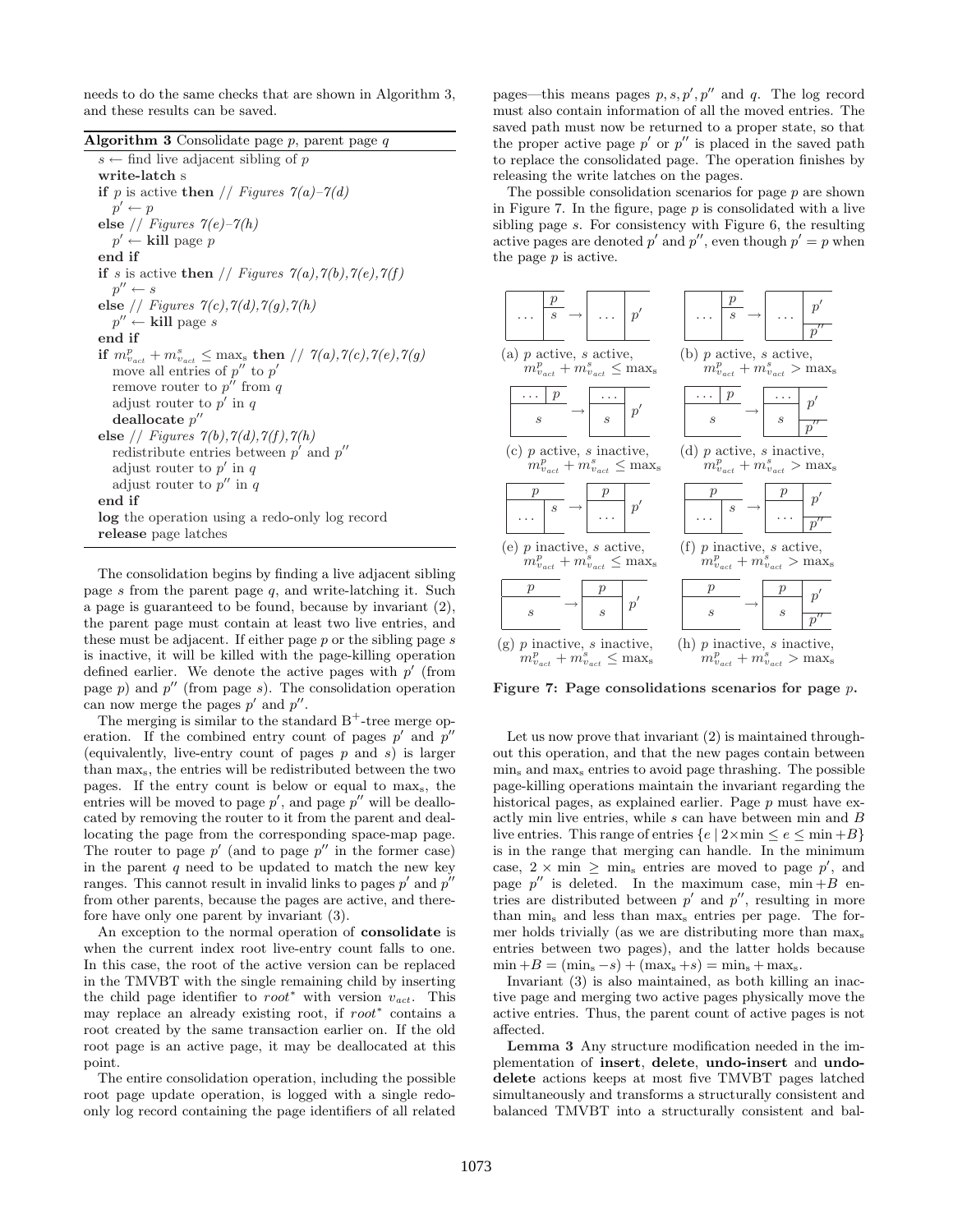anced one. For any of the actions, at most  $h+1$  structure modifications are needed, where  $h$  is the height of the tree in the active database version  $v_{act}$ .  $\Box$ 

The following theorem states that the update actions also maintain the asymptotic bounds of the MVBT:

Theorem 4 Assuming that locating the root page for any database version  $v$  takes only constant time, each of the actions insert, delete, undo-insert, and undo-delete is performed in time  $O(\log_{\min} m_v)$ , where  $m_v$  is the number of data items in the active database version  $v = v_{act}$ .  $\Box$ 

In restart recovery from a system crash, an ARIES-based recovery algorithm [14, 7, 8] is used.

Theorem 5 In the event of a system crash, the redo pass of restart recovery produces a structurally consistent and balanced TMVBT on which the undo actions by a backwardrolling updating transaction (if any) can be performed logically if a physical undo is impossible.  $\Box$ 

## 7. RELATED WORK

The idea of storing historical versions in the database is not new. Easton's write-once balanced tree (WOBT, [3]) stores multiple versions of data on indelible storage; however, the structure only keeps track of the current version, and the mechanism has been designed based on the fact that written contents cannot be deleted from the write-once media. Moreover, when a page is split, the current entries are moved to a new page and the old entries remain in the old page. In WOBT algorithms, it is not described how to access the historical versions of the data.

Lomet's and Salzberg's time-split  $B^+$ -tree (TSBT, [13]) stores multiple versions of data. The TSBT allows access to historical versions, but it does not do page consolidation (merging). The current pages can only be split into pages with smaller key ranges, they are never merged with adjacent pages as in the MVBT [1]. This could be a problem for applications that actively delete old data from the database and use increasing identifiers as keys. In this situation pages near the high end of the key range need to be continuously split to contain new entries with high keys, while pages at the low end of the key range will contain practically no entries of the current version. As the amount of pages belonging to the current version increases, so does the structure height, which leads to longer search paths. Similarly, range queries will need to traverse more pages as leaf pages contain few entries of the current version (or none at all).

Another method for accessing temporal data is hashing. Kollios and Tsotras describe a hashing method for accessing temporal data with non-branching history [10]. Hashing is very efficient for an exact-match query, with an access time of  $O(1)$  in ideal situations. However, hashing cannot support efficient key-range queries. In the MVBT, the time complexities of all the actions are logarithmic.

For a comprehensive presentation and comparison of different multiversion access methods, the reader is referred to Salzberg and Tsotras [19].

Lomet et al. have chosen the time-split  $B^+$ -tree (TSBT) as a basis when implementing multiversion support to Immortal DB, which is built into the commercial Microsoft SQL Server [11]. Thus, they can move old pages to a slower tertiary storage after the pages become historical. This is indeed a problem in the MVBT algorithms; the old page must be left in place, because there can be an unknown number of references to it from historical parent pages (unless all the

parents of a given child page are somehow tracked). A simple solution would be to maintain a separate mapping from page identifiers to actual locations in the storage media. In this way, the old pages could be moved to a tertiary storage when they are killed.

Jouini and Jomier [9] recently published a paper comparing three different approaches for indexing multiversion data with branched evolution. However, none of the structures presented can guarantee the logarithmic query-time and space bounds of the MVBT.

Salzberg et al. have also published an interesting framework for accessing multiversion data [18]. Their algorithms, however, work with branching histories, while the MVBT only works with a linear history. That is, in their framework, new versions can be created from any existing version, thus creating version branches. The version numbers are increasing integer numbers, and the branching information is stored in a separate version tree. This adds complexity to the algorithms, and also makes it non-trivial to determine whether two version numbers are on the same branch. Also, because of the simpler version scheme, the MVBT does not need to store null records (which are used to mark item deletions) and therefore does not have ghost pages (which are pages that only contain null records). Our extended MVBT algorithms allow key merges without version-splitting for active pages. For these reasons we believe that the extended MVBT algorithms are more efficient for database systems with linear histories.

As explained in Sec. 6, each structure modification on the TMVBT only involves pages on two adjacent levels of the structure; each such modification turns a structurally consistent and balanced TMVBT into a structurally consistent and balanced one and is logged using a single redo-only log record. This technique has been designed for  $B^+$ -tree-like structures by Jaluta et al. [7, 8].

## 8. CONCLUSIONS AND FUTURE WORK

In this paper, we have extended the original multiversion B <sup>+</sup>-tree (MVBT) algorithms by Becker et al. [1] to support multiple updates within a single updating transaction. Our extended algorithms maintain the same asymptotic bounds as the original MVBT algorithms (Theorems 1 and 4). None of the user actions or structure-modification operations cause pages to consolidate or split earlier than when using the previous algorithms. Also, all new pages have the same minimum and maximum entry counts as the previous algorithms for each operation that creates new pages—thus, the same number of operations is required before new pages need to be split or consolidated. Furthermore, the new operations modify the same number of pages than the original MVBT algorithms. At most four (plus one) pages need to be modified per level in a single operation; this is the case for example when two inactive sibling pages are version-split and their live entries are distributed between two new pages. A maximum number of five pages must therefore be held write-latched at the same time, as the parent page must also be modified.

We have also designed a simple concurrency control and recovery scheme that supports a single updating transaction and multiple concurrent read-only transactions. Because the inactive data read by read-only transactions does not move between pages, the applied latching scheme allows for high concurrency for the read-only transactions. The recovery